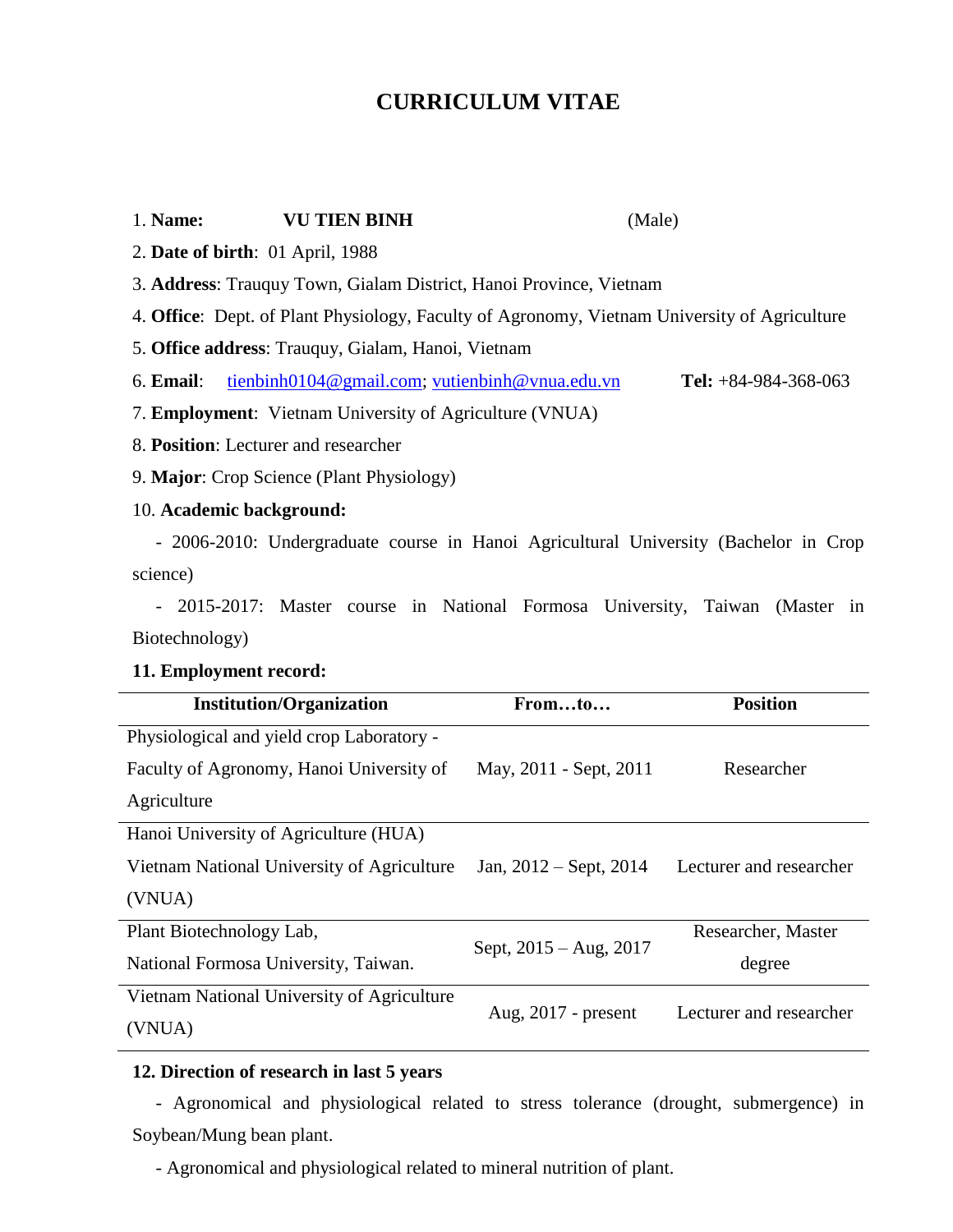#### **13. Teaching course in VNUA**

- Plant physiology

### **14. Research Project Coordinator**

 - 2014: Research on some agronomic, physiology indicators related to nitrogen fixation ability of nodule bacteria (Rhizobium) in soybean in flooding condition*.* Funded by VNUA (Project manager, completed).

 - 2014: Effect of salicylic acid on drought tolerance in cucumber seedling (*Cucumis sativus* L.). Funded by Vietnam-Belgium Project at VNUA (Research assistant, completed)

 - 2015: Effect of flooding condition period immature on the growth, development and yield of some varieties soybeans. Funded by Vietnam-Belgium Project at VNUA (Supervisor of the Student research project, completed)

 - 2018: Effect of waterlogging duration at different growth stages on the physiological and yield of Mung Bean. Funded by VNUA (Project manager, completed)

 - 2019: Determine to the role of Salycyic Acid (SA) on salt tolerant of Mung bean. Funded by Vietnam-Belgium Project at VNUA (Project manager, completed).

#### **15***.* **Publication**

1. **Vu Tien Binh**, Tran Anh Tuan & Pham Tuan Anh (2020). Determine to the role of Salycyic Acid (SA) on salt tolerant of Mung bean. Vietnam Journal of Agricultural Sciences. 18(6): 391- 400.

2. **Vu Tien Binh** (2019). Effect of Waterlogging at Different Growth Stages on the Physiological Traits and Individual Yield of Mungbean. Vietnam Journal of Agricultural Sciences. 17(3): 178-186.

3. **Vu Tien Binh** & Nguyen Ngoc Quat (2019). Effect of waterlogging duration on growth, physiology anh yield of mungbean varity ĐXVN5. Journal of Vietnam Agricultural Science and Technology. 10(107): 21-25.

 4. **Binh Tien Vu** & Sorgan S.K. Tai (2018). Effects of Plant Growth Regulators and Sucrose on the Regeneration of *Paphiopedilum micranthum* var. North Vietnam. Vietnam Journal of Agricultural Sciences. 1(1): 11-20.

 5. Nguyen Van Loc, **Vu Tien Binh**, Dinh Thai Hoang, Toshihiro Mochizuki & Nguyen Viet Long (2015). Genotypic variation in morphological and physiological response of soybean to waterlogging at flowering stage. International Journal of Agricultural Science Research. 4(8): 150-157.

 6. **Vu Tien Binh** & Nguyen Viet Long (2015). Characterization of Agronomical and Physiological Traits Related to Nitrogen Fixation of Nodule Bacteria (Rhizobium) in Soybean at